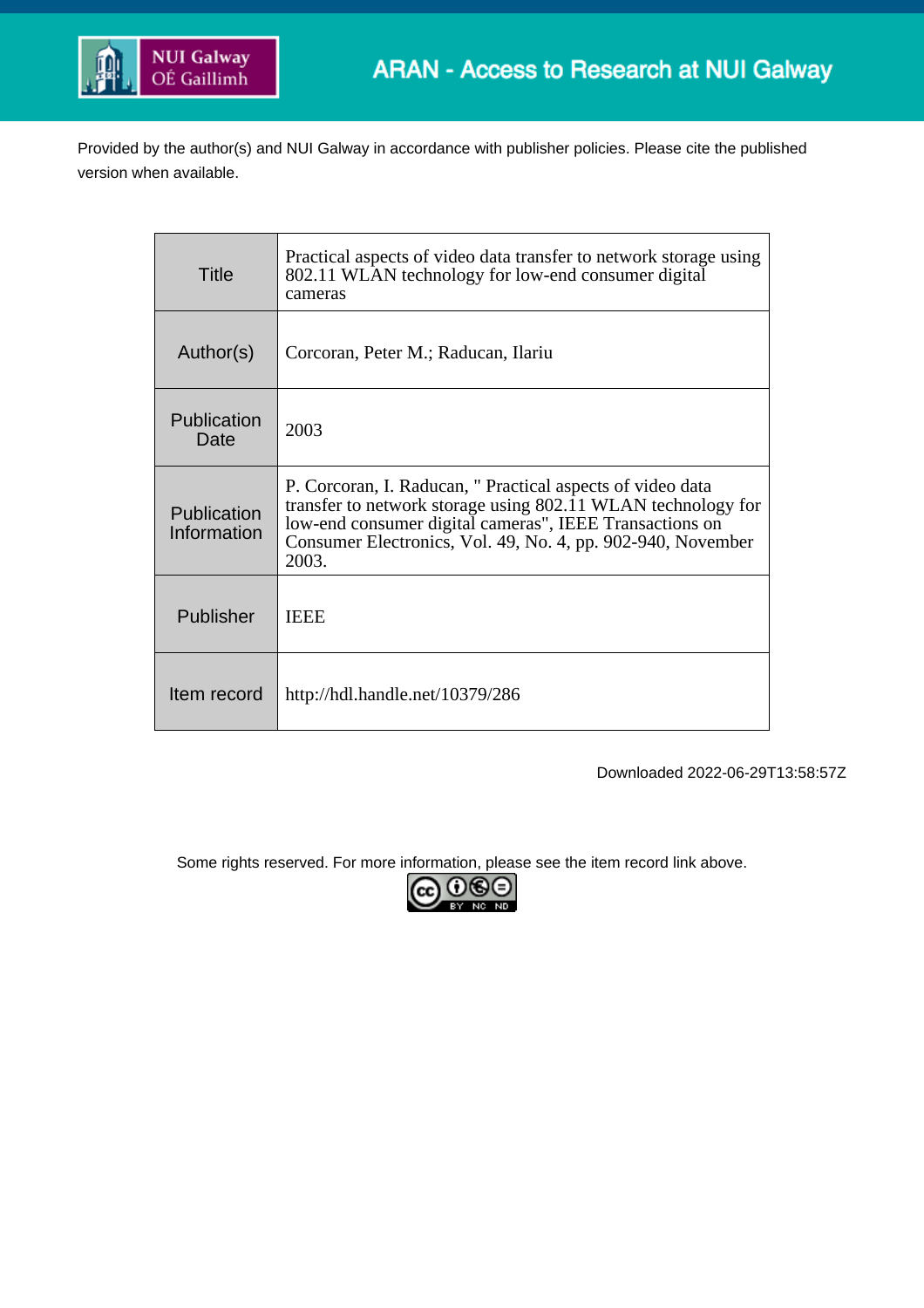# **Practical Aspects of Video Data Transfer to Network Storage using 802.11 WLAN Technology for Low-End Consumer Digital Cameras**

Peter M. Corcoran and Ilariu Raducan

**Abstract<sup>1</sup> -** *The latest models of low-end consumer digital cameras have begun to support A/V streaming directly to memory card. This greatly enhances the utility of the camera to an end user. In this paper we investigate techniques to provide a similar data storage service from camera directly to a wireless (802.11 WLAN) network server. Based on the results of our investigations a serverside application prototype is implemented which can reliably handle up to 3 concurrent connections from client devices at QVGA MJPEG frame rates up to 20 fps.*

# **Index Terms — digital cameras, 802.11, WLAN, TCP/IP.**

## **I. INTRODUCTION**

There have been very rapid advances in the capabilities of consumer digital-still-cameras (DSC) over the past 3-4 years. Low-end models, with 1-2 Megapixel CMOS sensors, have recently begun to support A/V streaming directly to memory card. This turns a DSC into a low-cost video camera capable of capturing 12-15 minutes of QVGA video on 128 MB memory card. This greatly enhances the utility of the camera to an end user.

In this paper we investigate techniques to provide a similar streaming service from a camera directly to a wireless 802.11 network server. There are many potential applications for such a service. In the home environment it provides a user with a wireless 802.11 network with practically unlimited storage for capturing video within the home environment – a single R/W CD can hold an hour of video. By installing a wireless server appliance in the family car the utility of this service is further enhanced. In a commercial setting the visitors to a theme park or tourist attraction can be provided with a low-cost video camera and pay for the amount of video they actually record during their visit. On leaving the attraction they return the camera and receive a set of CD video recordings.

There are, naturally enough, certain problems associated with streaming data over a wireless network rather than simply writing directly to a file system on memory card. To understand these issues we illustrate, in *Fig. 1* below, the internal task structure of a DSC while streaming video to its memory card. This shows a main set of foreground tasks, commonly referred to as the *Viewchain*, which obtain and process image data from the CMOS sensor in real-time, storing the resulting image data in system RAM on completion of each task. As most low-end cameras currently

*Peter Corcoran is with the Consumer Electronics Research Group, of the Electronic Engineering Dept., NUI Galway, Ireland.* 

*Ilariu Raducan is with the Consumer Electronics Research Group, of the Electronic Engineering Dept., NUI Galway, Ireland.* 

support MJPEG image frames organized in either AVI or Quicktime file format we have used this as the basis for most of the work described in this paper. The present work could be easily modified to support video formats other than MJPEG. In this regard it is worth noting that the 1.6 Mbps data stream required for QVGA MJPEG at 20 fps would be more than adequate to support a full VGA MPEG4 video stream.







Most camera chipsets implement significant portions of the *Viewchain* tasks in dedicated hardware peripherals. As a result there are plenty of spare CPU cycles available to write data from system RAM to an internal memory card as a background system task.

In *Fig. 2* we illustrate how a video sequence can be written from the *viewchain* to system RAM as a circular memory buffer.



#### **Fig. 2: Overview of Streaming Video to a CF/MMC card via a circular RAM buffer in the camera.**

 When a foreground task in the *Viewchain* is idle – this happens after data is sent to a hardware peripheral – control is passed to the background task which begins writing data from the RAM buffer onto the memory card in 512 byte sectors. After each sector write the background task checks that the foreground task is still idle and writes the next sector

-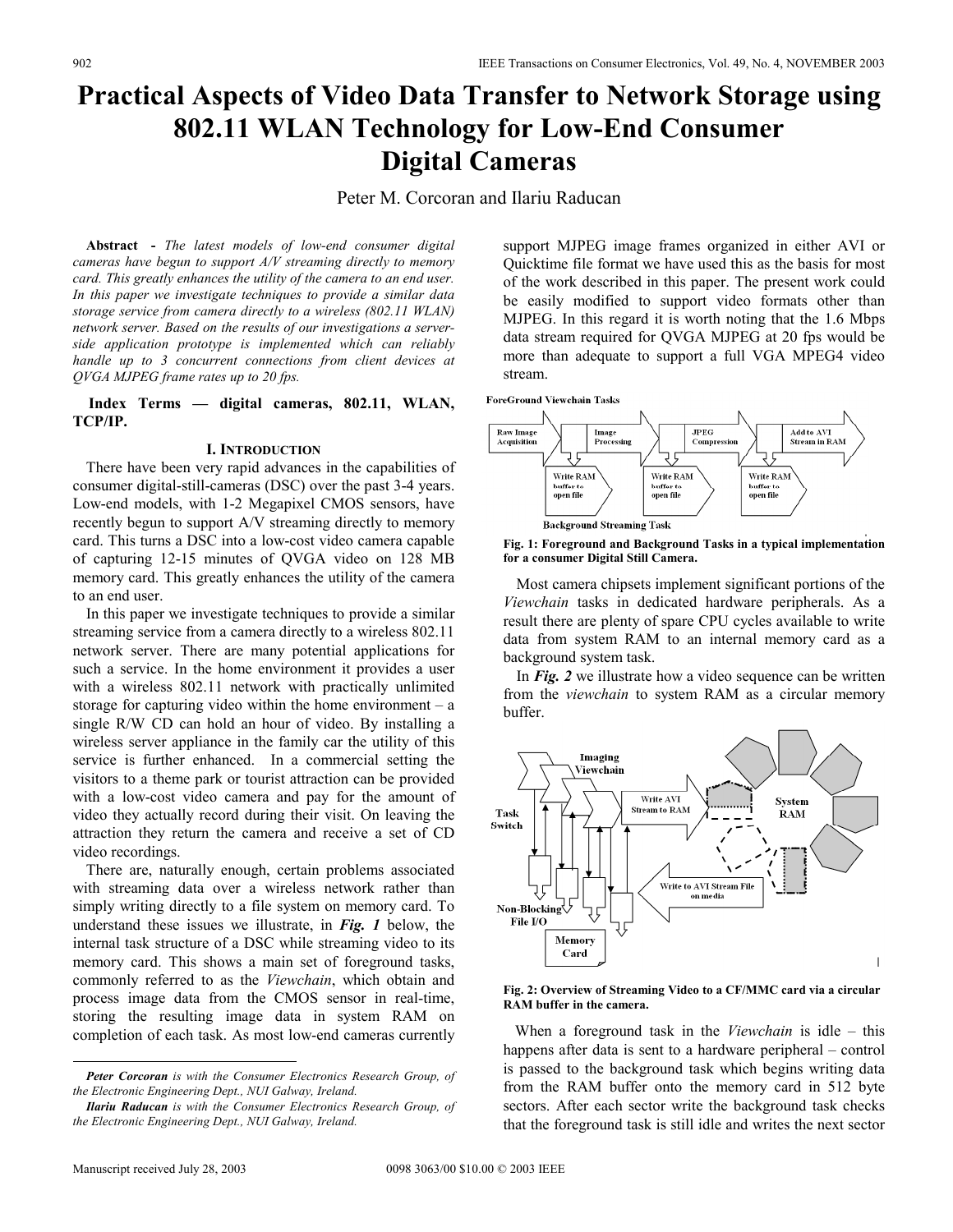from the RAM buffer. Note that the file-system driver must be non-blocking for this form of co-operative multi-tasking to work.

# **II. BACKGROUND RESEARCH**

This paper deals with the core problem of transmitting data over a wireless 802.11, or WLAN connection using a reliable transport protocol. As we review the issues involved in more detail it was clear that there is a wealth of existing research in a number of areas which is very pertinent to this work. Consequently it was decided to review and collate some of the existing literature to provide the reader with a resource for further refinement of the research we present in this paper and to place the paper itself in a broader context.

## *A. WLAN Characteristics*

In order to understand the problem we are investigating better it is useful to provide a short overview of the 802.11 MAC interface. The first point to note is that the 802.11 MAC has been designed to function in a very similar manner to a conventional Ethernet MAC. However, as it is a wireless medium we cannot offer true carrier sense multiple access with collision detection (CSMA/CD) but rather CSMA with *collision avoidance*. This is a subtle difference but, as we shall see, it is the key difference between the wired and wireless solutions.

Typically an 802.11 network will exhibit a forward error rate (FER) of less than 2% and, although the theoretical throughput is of the order of 11 Mbps the practical maximum throughput is 6 Mbps and drops to about 5.2 Mbps if a reliable transport protocol such as TCP/IP is used to transfer data [1, 2]. Network performance can be significantly worse, particularly if there are many nodes on the network. However some prior knowledge of the network topology allows the network to be tuned back towards optimal performance [3]. In our proposed applications for home or automotive use we do not envisage a multi-node network and these network scalability issues are not important. However for a multiuser/multi-node application such as theme-park video it is clear that network topology and the wired/wireless routing design will be critical.

It is also important to note that there are issues arising from the underlying PHY layer – the radio transceivers which underpin the functioning of the 802.11 network. For example in ref. [4] the authors describe how a 5dB RF power differential between two clients can lead to the stronger transceiver capturing an 802.11 radio channel to the practical exclusion of the weaker transceiver. We experienced a related problem where an older 802.11b network card had problems making a reliable connection with the network access point. It is not entirely clear if this was due to a faulty RF transceiver, or due to an early implementation of the 802.11 MAC firmware. In any event this "bad" 802.11 netwaork card slowed the other network clients significantly – by a factor of 30%+. This underlines the point that both network access points and client firmware must be kept upto-date and that mixing and matching 802.11 equipment should be approached with caution.

# *B. Transport Protocols for WLANs*

Now our first step in implementing our wireless video streaming was to choose a higher level protocol to transport the application data over the 802.11 MAC. There are various alternatives: the standard Internet protocols UDP [7] and TCP [8,10] must be considered; alternatively, other schemes support generic differentiated services [5,6,9] which can provide sophisticated QoS and operate with UDP and/or TCP.

The latter solutions are primarily attractive for large networks where a range of data services may be offered. However they require proprietary server-side solutions and, potentially, some client-side modifications to the underlying network transports and/or applications software. Now our main focus is to investigate solutions for low-end digital cameras. Solutions for such consumer appliances should be interoperable with existing standards and networking technologies in order to appeal to as broad a range of endusers as possible. In this context it does not make sense to add the overhead of proprietary network software if it can be avoided. Thus it was decided to focus our investigations on implementing our video stream using standard Internet protocols over the existing 802.11b WLAN MAC. A more detailed discussion of the background to this decision is given in *section II-E* of this paper.

Having decided to limit ourselves to a standard protocol the next issue was to decide if UDP might provide a suitable solution. Many multimedia applications have begun to rely on UDP as a means to a faster throughput with less overhead than is offered by the TCP protocol. However using UDP over a WLAN implies that we will have an FER of 1.5%- 2.0% even on a direct point-to-point link. Again this becomes problematic because our application is focussed on low-end digital cameras. Currently such cameras implement video streams using MJPEG – that is, they combine a sequence of JPEG images to form the frames in a video sequence. This makes sense as these cameras will typically have JPEG compression implemented in the chipset hardware. Unfortunately MJPEG video streams are not very robust to data loss and the application will need to drop whole frames from the video, even with relatively low packet loss rates. The alternative, even if the JPEG decompression algorithms are adapted to compensate for missing data, is to have a significant number of frames with "blocking" or other error artifacts due to loss of JPEG data.

This leaves us to consider the TCP reliable transport protocol as our most likely choice for data transfer over the WLAN link. Now, although TCP is a reliable transfer protocol it does not provide any guarantees on the data transfer rates, has no support for priority mechanisms and is affected by the 2% *forward error rate* (FER) of WLAN. Fortunately even with low-end cameras we can expect to have a good-sized RAM buffer available at the client end. Typically at least 8MB–16MB is required by such a camera in order to process raw still images during the capture and acquisition process. This is generally enough to capture 30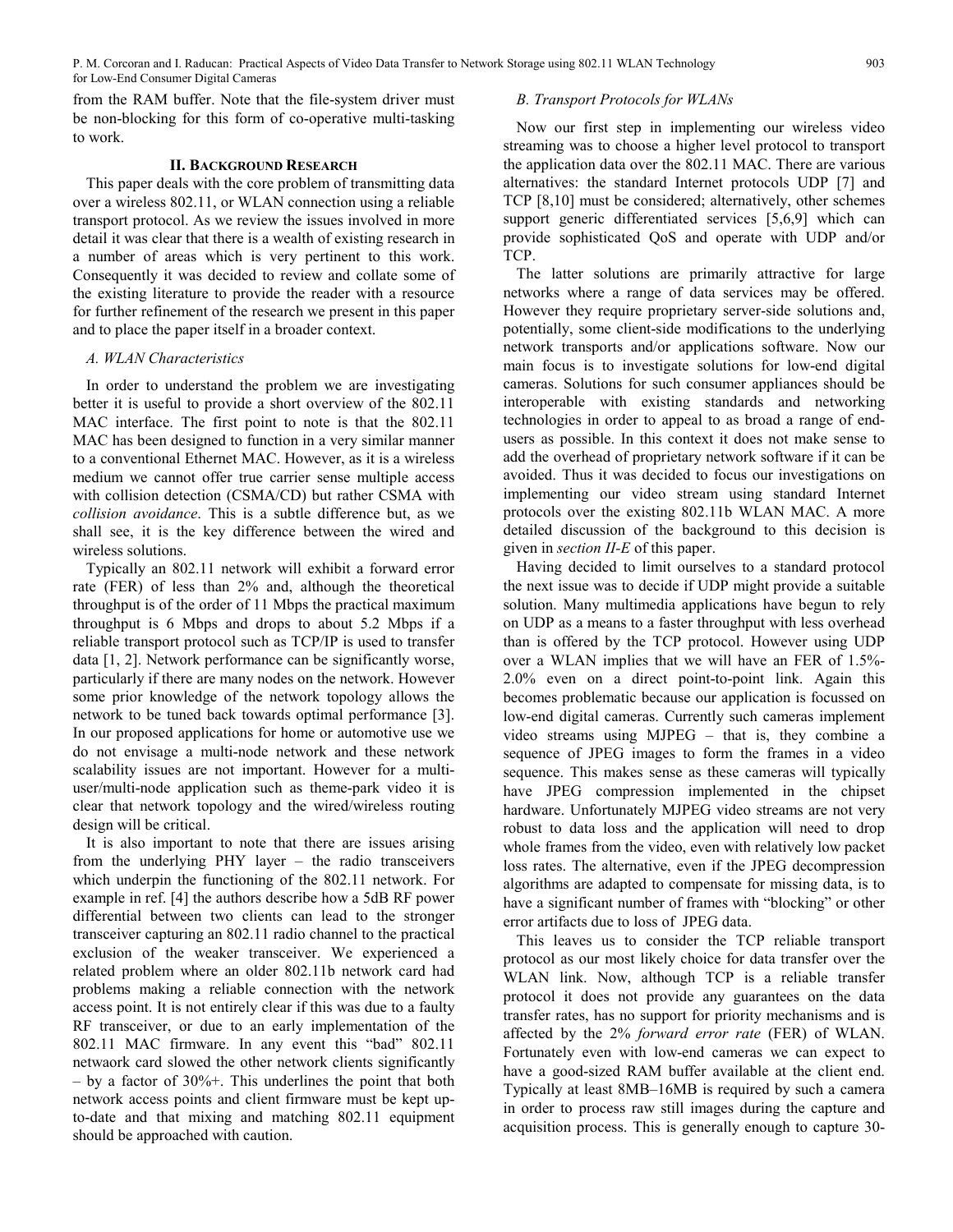904 IEEE Transactions on Consumer Electronics, Vol. 49, No. 4, NOVEMBER 2003

60 seconds of QVGA video at a nominal frame rate of 15 fps. By taking advantage of this RAM buffer to store video data until a TCP link is ready to transmit data we can avoid most of the complexities of trying to implement a *hard* realtime transfer of data over the TCP/802.11 link.

A useful discussion of TCP performance issues over WLANs is given in [8] and a useful comparison of several TCP auto-tuning techniques is given in [10].

# *C. TCP Algorithms and Congestion Control*

The key problem which affects TCP connections over a WLAN is the effect that the FER of the wireless link has on TCP. In brief, packet loss over the wireless PHY is interpretted by TCP as network congestion. A useful description is given in [8]. To better understand this problem we will now give a brief overview of the best known TCP congestion control algorithms and review the current state of TCP implementions available in the field.

One of the major recent development efforts on Internet technology has been in the review and refinement of the existing TCP algorithms to incorporate greatly enhanced congestion control capabilities. Useful overviews are given in refs [11] and [12]. The original TCP algorithms in common usage were known as Tahoe and Reno. The basic strategy of both algorithms is to gently probe the network for spare capacity by linearly increasing the data transfer rate and exponentially decreasing it when congestion is detected. Congestion is interpreted as being the loss of a data packet. TCP Reno implements fast recovery to recover more efficiently from packet losses and was the predominant form of TCP until recently.

In 1995 a new algorithm known as TCP-Vegas was proposed [42]. This improves on Reno allowing more timely detection of packet loss and correcting the oscillatory behaviour of the Reno algorithm. The Vegas algorithm uses packet queuing delay to estimate network congestion in contrast to Reno which uses packet loss. More recently a number of enhancements were proposed to improve retransmission and recovery times for the Reno algorithm [16,17] which led to the proposal for NewReno [18]. An alternative scheme based on selective use of acknowledgement packets to determine packet loss rates was proposed in 1996 [15] and has subsequently become known as SACK. Finally, the most recent addition to the stable of TCP algorithms is TCP-Westwood [14] which purports to improve significantly on Reno and SACK, particularly for mixed wired/wireless network topologies.

A useful review and comparison of these, and other TCP modifications is given in [13]. A key point is that although the Vegas algorithm has optimal throughput when compared with other algorithms it interoperates poorly with Reno which is still the most widely used algorithm in the wild. In a practical network Reno-TCP connections will steal bandwidth from Vegas-TCP connections even though the latter is more efficient. We may also draw the conclusion from [13] that the actually throughput differences between each of these algorithms is of the order of ±5% under normal network conditions.

# *D. TCP and the 802.11 MAC*

Given that TCP is likely to be the best choice for implementing our wireless video service we next consider how problems can arise between TCP and the 802.11 MAC layer and what solutions exist to solve, or at least minimize such problems. The key problem for most TCP algorithms was already discussed in *section II-C* of this paper. We will now discuss a range of related issues and modifications to TCP to enhance its performance over wireless 802.11 links.

The basic problem that TCP mis-interprets packet loss as network congestions has led to a proliferation of research in this area [25-41]. There are two principle approaches here: some authors focus on refining the TCP mechanisms for congestion control [25-34] whereas others focus on modification to the 802.11 MAC layer to provide better support for QoS or even real-time traffic transport  $[35 - 41]$ . What we can say about all of these modifications to TCP and the 802.11 MAC is that although they all improve or enhance the performance of the TCP/MAC interface there is no clear winner. Further, most of these solutions require modifications at either the client or the server end of a TCP connection, or require non-standard 802.11 MAC implementations. From the standards viewpoint the new 802.11g WLAN specifications will address some of the issues with the current MAC layer and will incorporate service differentation and QoS support. On the TCP side, the protocol continues to be refined and improved through the mechanism of IETF RFC documents. Thus we concluded that there are not sufficient advantages to any of these techniques to warrant their adoption in a production system. In addition to this basic problem, another more subtle problem exists in muti-hop 802.11 networks [19,20,21,22,23]. In essence, an aggressive TCP sender can cause increased contention at the MAC layer which results in a significant increase in link failures. A solution is to reduce the maximum size of the TCP congestion window [19,22]. As this is a straightforward modification to the standard TCP set-up it should be considered and adopted where appropriate. Note that the fundamental cause of this instability is that the 802.11 MAC is not designed to support complex multi-hop network topologies. This, in turn, suggests that when designing a network topology for a theme part application it would be sensible to inter-link the wireless access points using a wired network infrastructure and only use a wireless link between network clients (cameras) and access points.

# **III INTERIM CONCLUSIONS AND FEASIBILITY TESTS**

 In the preliminary presentation of this research [43] we identified a number of possible solutions for video data transfer to WLAN storage. As our research and understanding of the 802.11 MAC has progressed we found various practical problems in implementing these solutions. These are described briefly in the remainder of this section.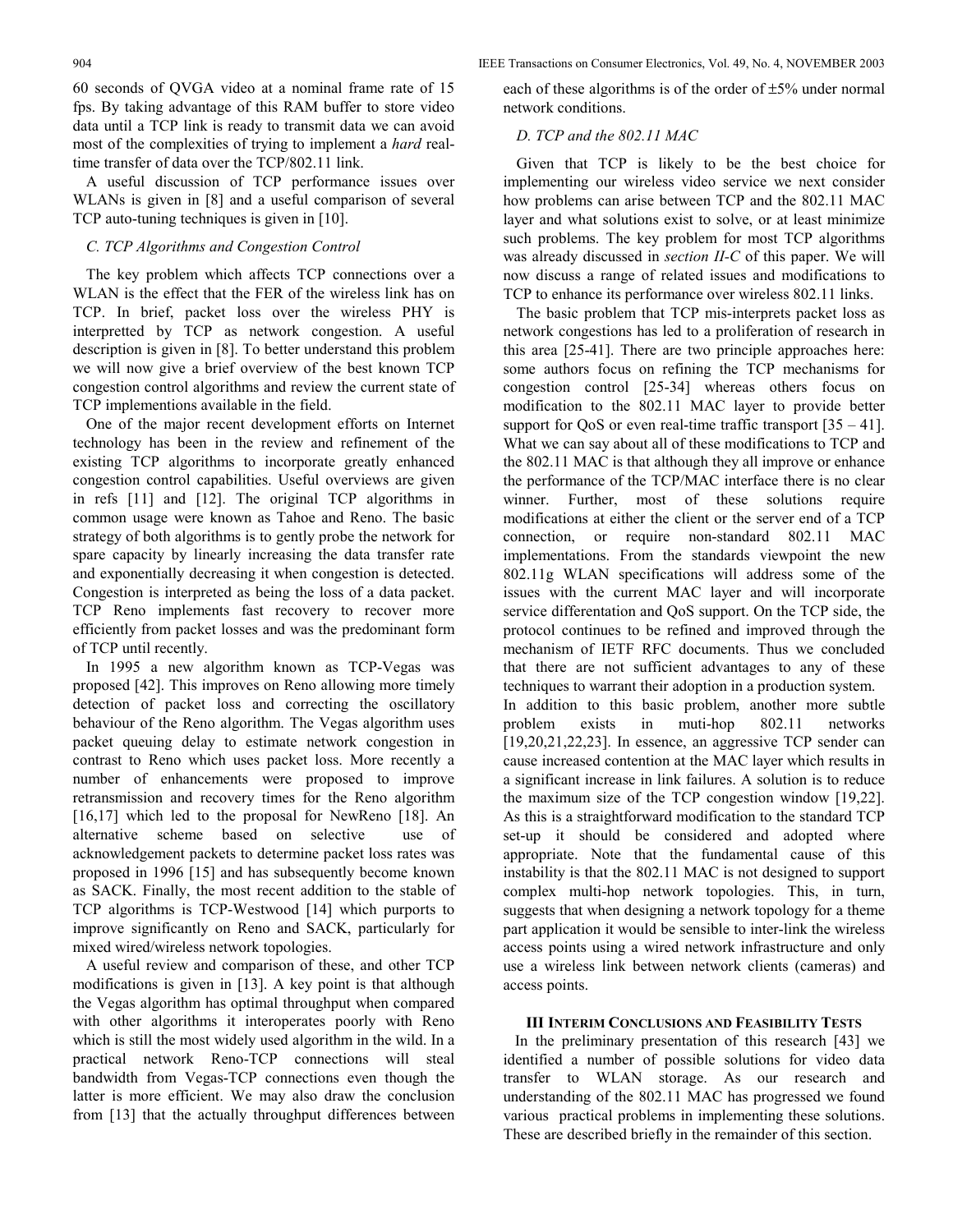# *A. QoS Services*

Although QoS or differentiated services support for TCP/IP over WLAN would be a very useful and effective means of simplifying the implementation of services such as our proposed network storage application, it is quite a complex task to implement this support. More importantly it requires fundamental modifications to the underlying 802.11 MAC DCF [37, 38, 41] or relies on the unimplemented PCF polling mechanism [40].

A soft QoS architecture based on end-to-end network feedback measurements is proposed in [40] and offers a MAC-independent approach to QoS and real-time services. However this research work is preliminary and is not suitable for practical implementations. In any case we expect that the on-going stardards activity of various 802.11 working groups will yield proper QoS support in the near future. Until that time any QoS solutions will require proprietary modifications to the underlying network protocols and do not offer a suitable production-ready solution.

# *B. Implementing PCF Functionality*

Although no commercial access points implement the PCF functionality it was proposed that it might be possible to implement this by modifying the Linux drivers for some of the more current 802.11 chipsets. However our review of existing research in this field suggests that the centralized PCF protocol does not perform well in practical networks [44]. As a consequence it was decided to abandon further investigation into a means to implement the PCF functionality.

## *C. Real-Time UDP and Robust JPEG*

This approach was already commented on in *section II-C*. It is true that UDP has the potential to offer an additional 15% bandwidth when compared with TCP based solutions [1,2,7]. However using UDP over a WLAN implies that we will have of the order of 1.5%-2.0% errors, even on a direct point-to-point link due to the forward error rate of the WLAN MAC [1,2]. Now because we are using MJPEG video this results in a significant number of frames with "blocking" or other error artifacts due to loss of JPEG data. Unfortunately the JPEG compression algorithms were not designed to handle loss of binary data in a robust manner and, even when the UDP packets stream is sequentially numbered and the packet size is kept small so that a missing data packet does not completely corrupt the JPEG image it is very difficult to achieve consistent frame-to-frame image quality.

Clearly if an MPEG4 video stream were used these problems with frame-to-frame image quality would be much less severe, but we must wait for the next generation of digital cameras before MPEG4 becomes the norm for incamera video. Again, for a production-ready solution we cannot recommend the use of UDP based solutions.

#### *D. Real-Time Linux*

It was also proposed that using real-time Linux on the network server might help with improving the granularity of network timings and the management of multiple TCP/IP streams. In fact, as our research and current practical experience has taught us, the TCP/IP protocol implementation in the most recent versions of the Linux kernel – 2.4.20 and above - are already highly optimized and the TCP implementation is very finely tuned.

As the real-time Linux implementations which are available lag the main kernel development and as our initial experiments with the latest TCP/IP implementations suggest that the network performance is already close to optimal it did not make sense to further pursue this line of investigation.

## *E. Standard TCP/IP Implementations*

We initially did some preliminary trials with a number of different TCP/IP implementations. These included FreeBSD, NetBSD and several varients of Linux. We finally settled on the latest Linux TCP because it is easier to configure and adjust dynamically than other TCP implementations. Also, the default configuration gives very close to optimal results.

Linux TCP is based on the NewReno algorithm [18] and in its default configuration also implements or provides support for selective acknowlege (SACK) [15], duplicate-SACK (DSACK) [RFC 2883], explicit congestions notification (ECN), forward-acknowledge (FACK), packet timestamps, window scaling, and protection against wrapped sequence numbers (PAWS) [RFC 1323]. Although the results described in [10] would suggest that the Linux TCP implementation is optimized for a large number of small connections we did not notice any significant difficulties or complications in running 3 relatively high-bandwidth TCP connections concurrently. It may be that the auto-tuning algorithm in Linux 2.4 has undergone revision since the work described in [10]. Alternatively, the client-side RAM buffer for video frames does allow us additional buffer-space at the application level and may help in overcoming some of the deficiencies of the Linux auto-tuning TCP algorithm.

## **IV SYSTEM ARCHITECTURE**

Now the key idea of this paper is that rather than writing the A/V data stream from RAM to a memory card on the digital camera, we will instead write it to a wireless network connection which collects and re-assembles the data on a remote server. In this section the main software components of our system architecture are described.

As we do not have access to a prototype 802.11 digital camera the client application needs to closely mimic the higher-level functionality of such a camera. It is also useful to build the prototype client application with a view to later porting it onto an embedded system. Given that we chose to use the Linux TCP stack as a fundamental building block for our experiments it made sense to chose a scripting language with good embedded portability for application development. This led to the decision to use the Python scripting language.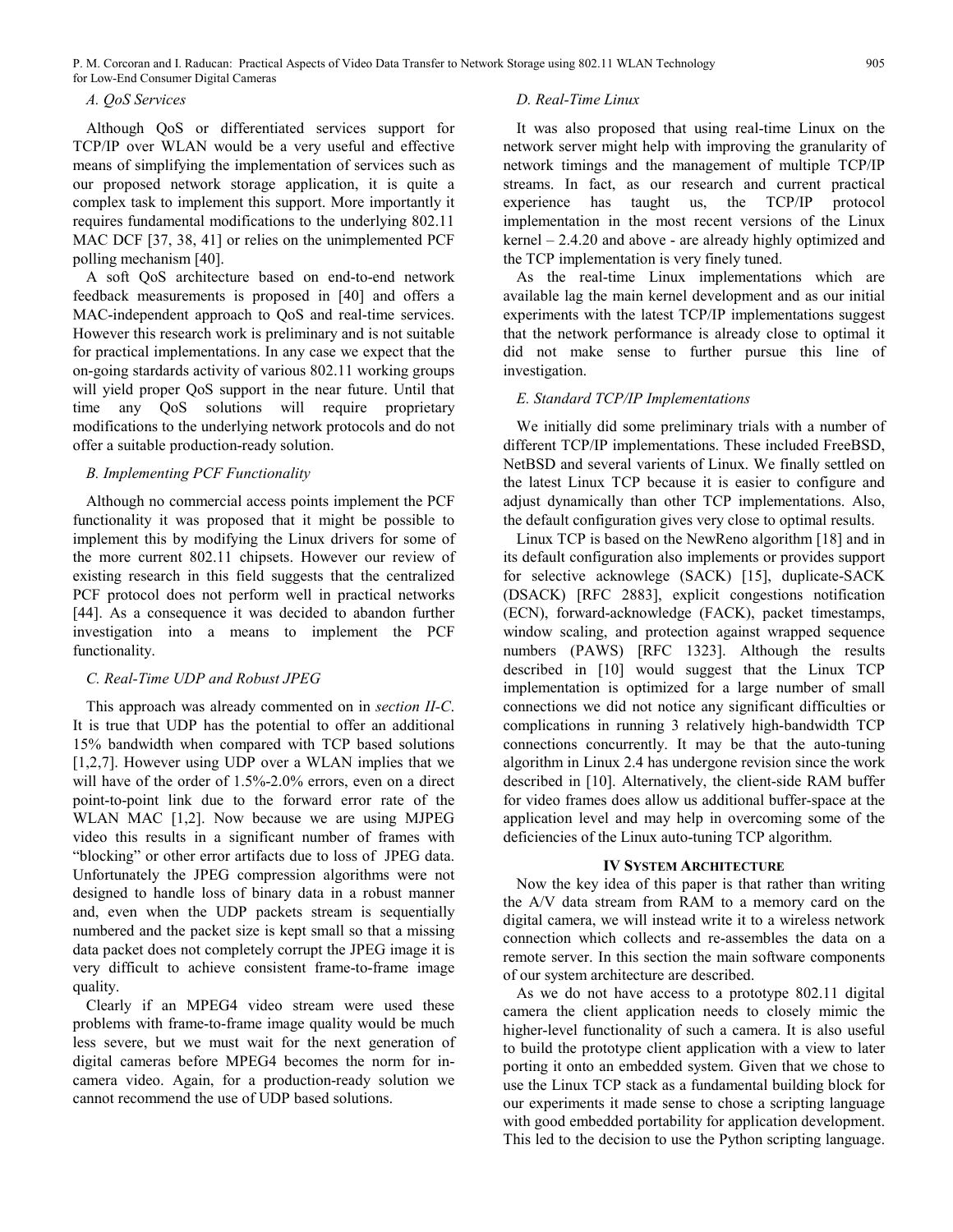It is based on a foundation of C libraries and once a working application has been prototyped it is relatively easy to convert the entire application into portable ANSI-C code.

The benefit of choosing such a scripting language is that we can also use it to prototype the server-side application. Our test system implements a relatively simple server program which creates a TCP socket for each video client. This is described in detail in *section IV-B* below.

# *A. Client Side Software*

This is designed to run on any standard Linux platform which has an 802.11b PC-card network connection enabled. The structure of the application is given in Fig. 3 below.



**Fig. 3: Organization of the Client application emulating the functionality of 802.11b Video Camera.** 

The client application is divided into two principle components: (i) a video stream generator and (ii) a network client that grabs video frames from a memory buffer and transmits them over the WLAN link to the server application. This eliminates the need for local bulk storage other than the RAM buffer.

As a typical camera requires 16+MB of RAM storage in order to facilitate processing of large images we have provided a similar sized buffer in our client application. This allows about 45 secs of video to be buffered at 20 fps, *i.e.* the size restriction on the buffer is 900 frames.

## *B. Server Side Software*

The server side software is slightly more complicated in that it must be able to handle multiple client connections. Fortunately we do not expect to have more than 3 clients at any one time as the bandwidth of 802.11b will not support more than 3 concurrent video streams at a frame rate of 15- 20 fps. This means that we do not have to worry too much about scaling the server-side software for this class of application although the TCP sockets on the server side must be implemented using multi-threading so that one client connection does not "block" another.

The structure of the server-side application is given in *Fig. 4* below. Note that the *Connection Management Layer* is part of the application code which is responsible for setting up active TCP sockets to listen for video data from a particular

client. In a full working implementation each digital camera would have a unique registration ID and would have to have its connection information entered at the server-end either manually, or though some form of network *plug and play*  mechanism.



**Fig. 4: Architecture of the Server-Side Application.** 

In our prototype application the server automatically creates a socket for each client on start-up. It then listens for connections from the relevant client and, when a client connection becomes active the incoming data stream is initially stored in a temporary file. After a connection has been correctly terminated this video stream will be written to permanent file storage and tagged with relevant metadata. In the event the connection is incorrectly terminated – either due to client-end failure, or network data loss and/or congestion – then the application performs an integrity check on the termporary file and, if possible, repairs the file. This recovered file is then tagged and written to permanent file storage.

This application can be run on any desktop computer but is also suitable for porting to a dedicated embedded system.

#### **V EXPERIMENTAL SET-UP AND RESULTS**

In this section we shall describe the experimental set-up used to run the tests of our video-WLAN application. Sample test results for 2 and 3 concurrent client video streams at a number of different frame rates are given. In each case we estimate the maximum frame rate which can be achieved before the client-side RAM buffer fills to overflow.

These tests were performed in a controlled environment with good reception. The main server application is run on a conventional desktop PC which is connected over a fast Ethernet link to a wireless access point – the main 802.11b WLAN network. In addition there are 3-4 client computers available at different locations in the lab, each with a 802.11b WLAN PC-card. Typically 3 of the clients will used to generate the client-side video streams. These are normally laptop-style computers which facilitates moving them to different locations in the lab should the need arise.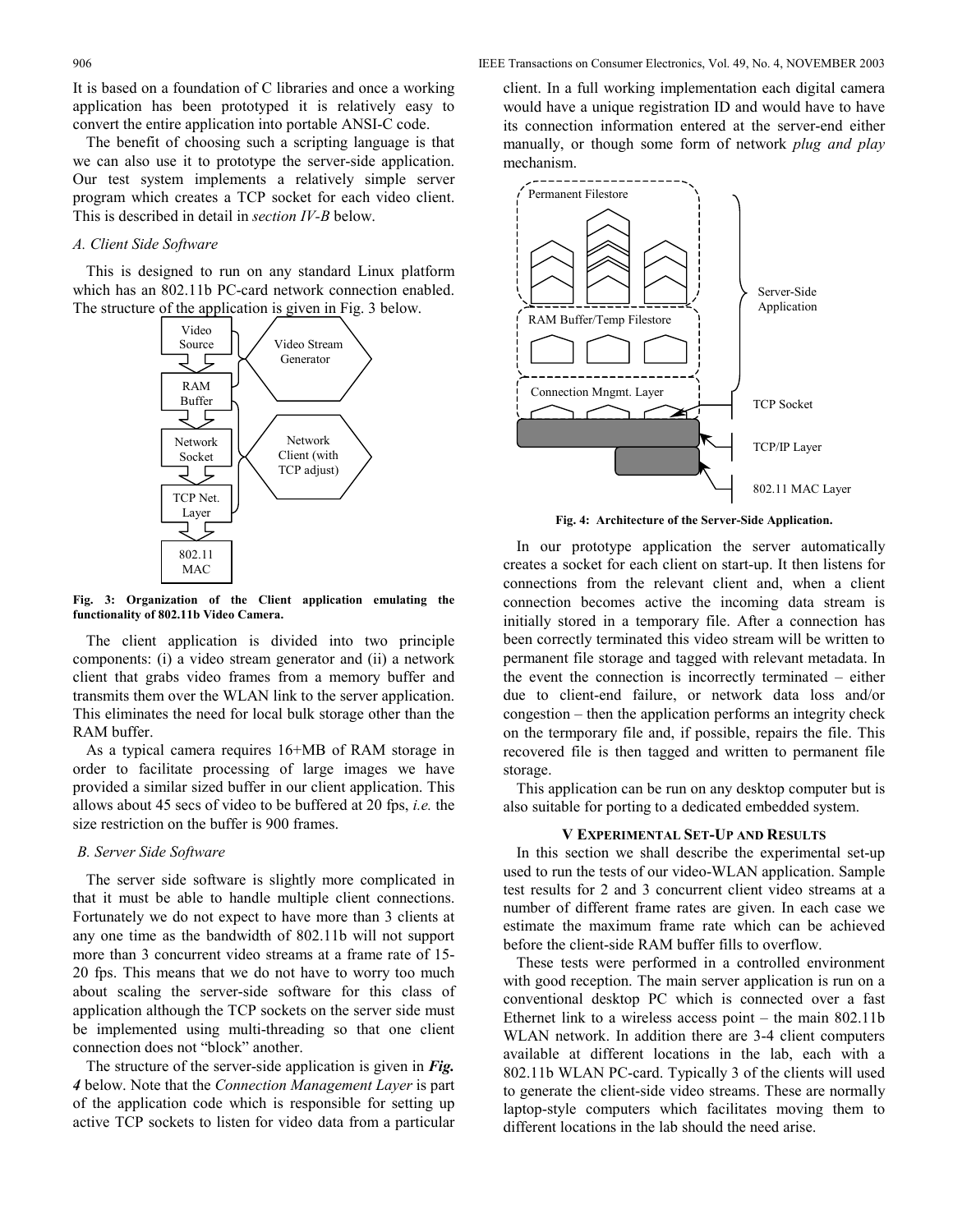The other WLAN client is used to generate random network activity – browsing of Web pages, SSH or Telnet sessions and an occasional FTP transfer. The intention is to test to what extent random network activity may affect the video-WLAN application when the wireless bandwidth is close to saturation.

The video source was normally a data file read from the hard disk of each client computer. The test application could easily be adapted to handle any standard video source but in the interests of repeatability we chose to use the same video file throughout our tests. The raw video stream rate depends on the actual number of frames of video transmitted per second and is given as 80 kbps times the frame rate. For a 20 fps video stream, for example, we have a raw video bit rate of 1.6 Mbps.

# *A. Test Results for 3 Clients at 20 fps*

A quick mental calculation will tell the reader that an 11 Mbps WLAN connection, with a maximum data rate of 5.5 Mbps can realistically only support 3 concurrent video streams. The questions which need to be answered concern the maximum number of frames per second that can be sustained over a reasonable time-frame and the error response and recovery times of TCP to lost packets.

Our initial tests were followed by a series of more detailed studies. Over a period of several weeks we experimented with transfer periods running up to 6 hours. We also varied the number of clients and the frame rates for different client groupings. The results have been reliable and repeatable. Our first sample sets of test data are presented in *Fig 5* for a group of 3 concurrent clients running at 20 fps.





**Fig. 5: Size of the Client-Side Video Frame Buffer for 3 Client Devices running at a Frame Rate of 20 fps: (a) Device 1, (b) Device 2 and (c) Device 3.** 

Note that at 20 fps none of the three client devices manages to queue more than 140 frames of video in its local RAM buffer. This behaviour is typical for 3 devices running at this frame rate. These example tests were run over 80,000 frames of video data, which translates to more than one hour of continuous operation.

We note that during the initial 15 minutes of testing that the local RAM queues of each device occasionally reached sizes of the order of 20-25 frames. During this period random browsing of Web pages was in progress on the  $4<sup>th</sup>$ network client. At the end of this initial 15 minute period, corresponding to 0-20,000 frames of video data, we note that the local RAM queue of each of the client devices peaked at values ranging between 80 and 140 frames of video. This peaking was in response to a moderately sized FTP session being initiated on the  $4<sup>th</sup>$  client. We note that TCP response and recovery were quite prompt for each client. Naturally, if multiple concurrent FTP sessions are initiated the queue sizes will degrade accordingly.

After the FTP session concluded we note that the remaining 40 minutes of this test cycle were very uneventful with none of the three client devices queuing more than 10 frames of video in the local RAM buffer.

## *B. Frame Rate Limitations for 3 Clients*

The next step was to determine if we could achieve sustained transfer rates higher than 20 fps for 3 concurrent clients. Frame rates of 23 fps or higher are inherently unstable and lead to some or all of the clients saturating their RAM buffers.

The results for a frame rate of 22 fps are more repeatable and, although they can occasionally saturate – particularly in response to random network activity from the  $4<sup>th</sup>$  node – they are normally quite stable over relatively long periods of time. Some example results are shown in *Fig 6* below.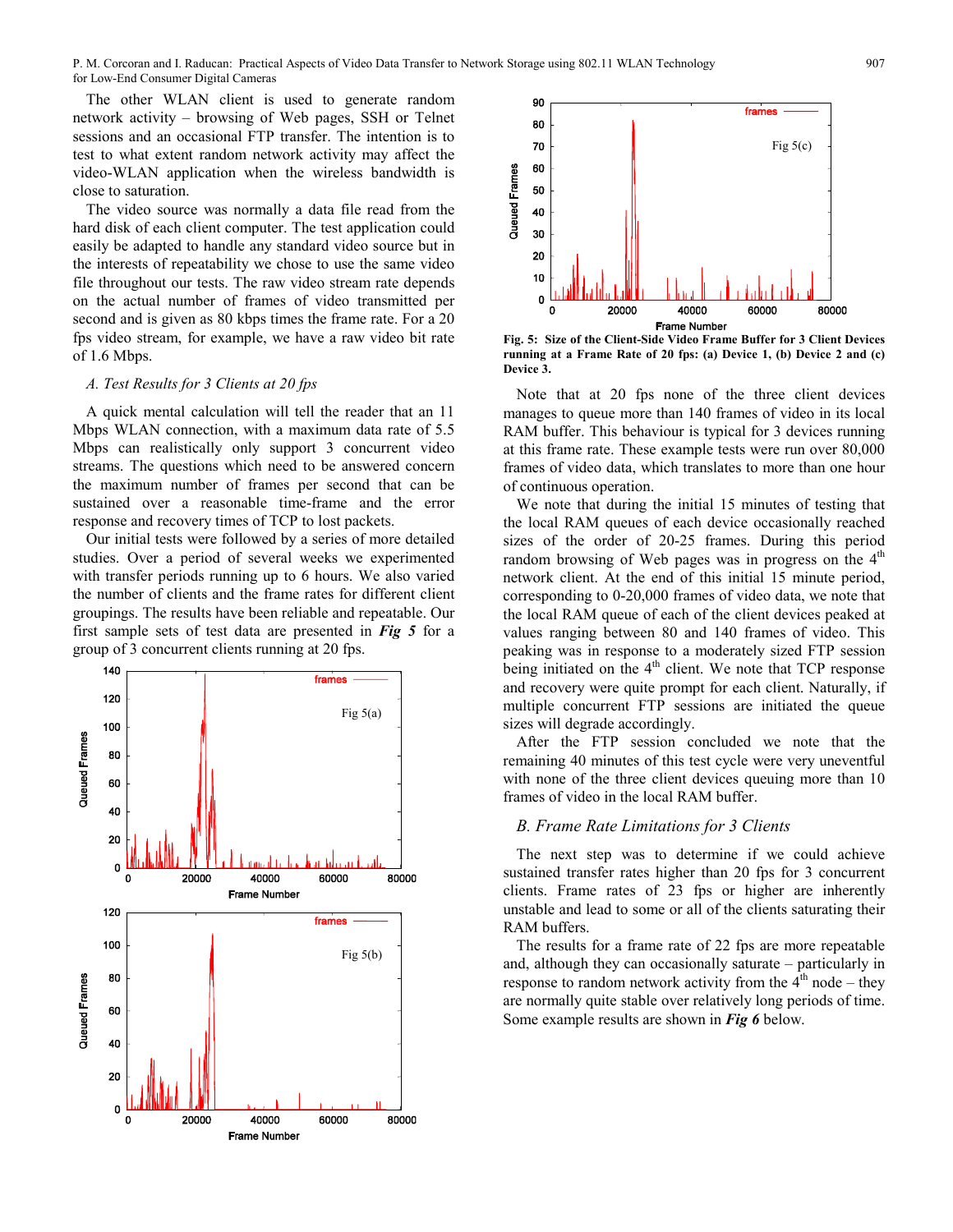

**Fig. 6: Size of the Client-Side Video Frame Buffer for 3 Client Devices running at a Frame Rate of 22 fps: (a) Device 1, (b) Device 2 and (c) Device 3.** 

Two of the client devices manage quite well with frame buffer sizes staying below 300 frames of video – about 35% of total buffer capacity. However the third device becomes stuck in a periodic TCP recovery loop, reaching buffer sizes up to 770 frames of video. The periodic nature of the behaviour of this device is consistent with some of the issues identified with using TCP over WLAN links as discussed in *section II-D* of this paper.



**Fig. 7: Frame Buffers Data from Figs 6(a), (b) and (c) are superimposed in Fig 7 above.** 

In *Fig 7* we show the three frame buffer traces of *Fig 6(a)- (c)* superimposed on each other. This data set was generated without any network activity from the  $4<sup>th</sup>$  node. Even so we note that one of the nodes – device 2 in this instance – behaves poorly. After initiating the connection of all three devices it enters, almost immediately into a TCP recovery cycle with its RAM buffer filling up to 75% of capacity in the first 3 minutes of operation.

Note that when the poorly performing device enters a TCP recovery phase it tends to force one of the other devices into a data build-up cycle in its RAM buffer. The reason for this is that, when in a steady-state transfer mode, TCP only requires an additional network overhead of 200 kbps on a 1.6 Mbps video stream, but when it enters recovery the total bandwidth requirements can almost double from 1.8 Mbps up to 3.0 Mbps during the initial recovery phase. Bandwidth usage will remain high  $- 2.0 - 2.5$  Mbps - on this link until a full recovery is effected. This restricts the available bandwidth for the two remaining devices and at least one of them will be unable to fully satisfy the required data transfer rate for several minutes. Normally, if there is not a significant amount of additional network traffic, the behaviour will be stable and the three devices will clear their RAM buffers in a matter of minutes.



**Fig. 8: Frame Buffers Data for 3 clients at 22 fps with concurrent Web browsing activity on the network.**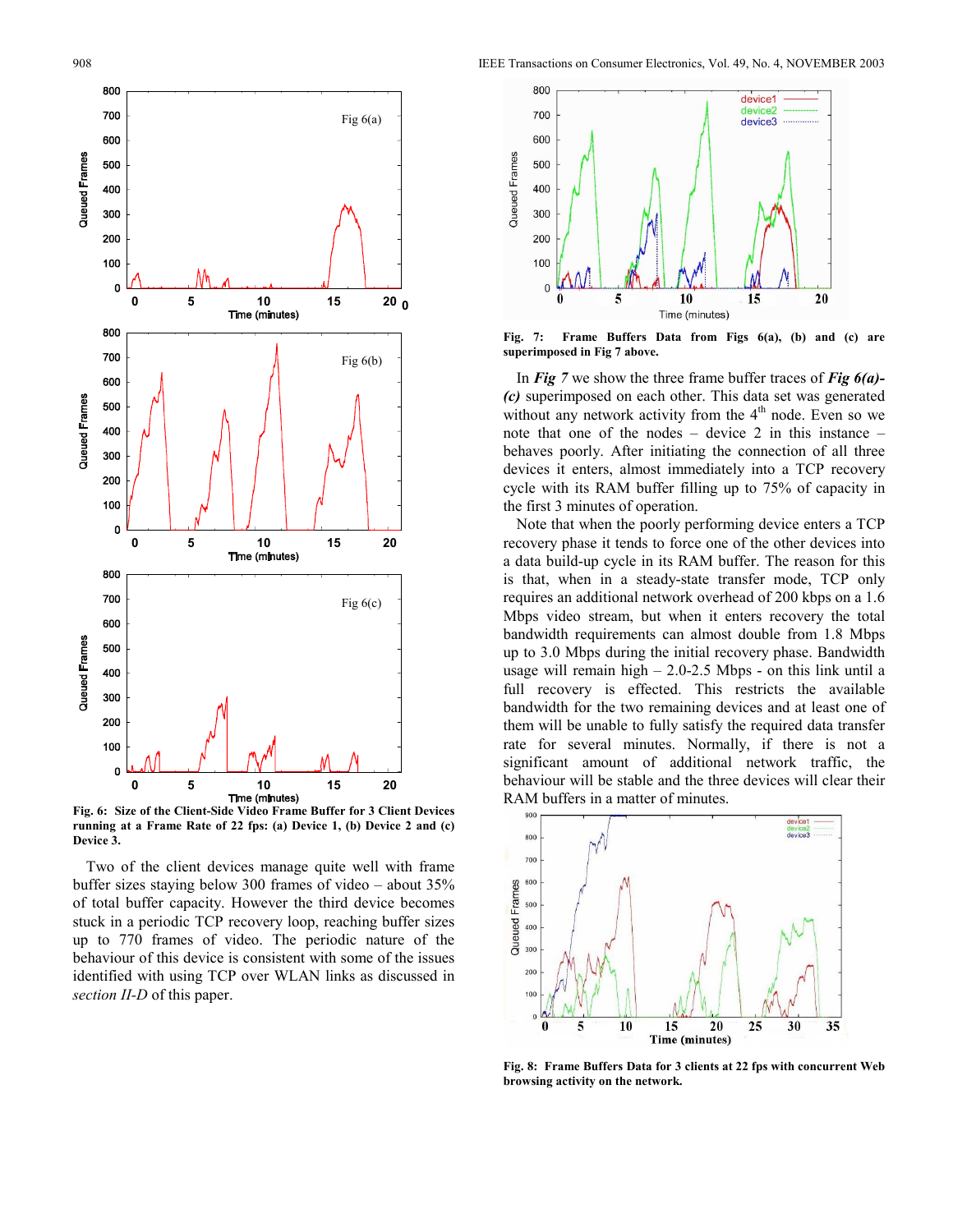Occasionally, however, a device may not recover. In *Fig 8* we show a case where the poorly performing device saturates its RAM buffer after about 9 minutes of operation. (Note that the poor performance of the device illustrated in *Figs 7 & 8* is mostly due to an early version of the WLAN firmware, but it serves to illustrate the unstable nature of the system performance at the 22 fps video rate.)

# **VI CONCLUSIONS**

In this paper we studied the problem of transmitting multiple concurrent video streams from a client device to a server-side application implementing a prototype storage service for video clips. The goal of this research was to determine if it is practical to provide end-users with reliable wireless cameras which can take advantage of network storage for video clips.

Our initial tests suggest that for low-usage networks, such as a home WLAN, the solution can be practically implemented and provides reliable transfer of video data at 20 fps for up to 3 clients when the full 11 Mbps data rate of the WLAN is available. At lower data rates the video frame rate, or the number of connections must be reduced accordingly.

Furthermore, this can be achieved using standard TCP reliable transport protocol and, if the latest refinements to TCP are implemented then there is a relatively low loss of network bandwidth over the WLAN, provided the WLAN link is confined to a single node. Applications that require broader wireless coverage or extensive roaming capabilities lie outside the scope of the current work. However we remark that many consumer applications will not require such capabilities and for home networks or in-car WLAN systems the technology has great potential to add value to low-end consumer cameras and related appliances.

#### **REFERENCES**

- [1] Net throughput with IEEE 802.11 wireless LANs, *Kamerman, A.; Aben, G.,* Wireless Communications and Networking Conference, 2000. WCNC. 2000 IEEE , Volume: 2 , 2000, Page(s): 747-752 vol.2
- [2] Throughput performance of wireless LANs operating at 2.4 and 5 GHz, *Kamerman, A.; Aben, G.,* Personal, Indoor and Mobile Radio Communications, 2000. PIMRC 2000. The 11th IEEE International Symposium on , Volume: 1 , 2000 , Page(s): 190-195 vol.1
- [3] IEEE 802.11 wireless LAN: capacity analysis and protocol enhancement , *Cali, F.; Conti, M.; Gregori, E.,* INFOCOM '98. Seventeenth Annual Joint Conference of the IEEE Computer and Communications Societies. Proceedings. IEEE , Volume: 1 , 29 Mar-2 Apr 1998 , Page(s): 142 -149 vol.1
- [4] Unfairness and capture behaviour in 802.11 adhoc networks, *Ware, C.; Judge, J.; Chicharo, J.; Dutkiewicz, E.,* Communications, 2000. ICC 2000. 2000 IEEE International Conference on , Volume: 1, 2000, Page(s): 159-163 vol.1
- [5] Introducing service differentiation into IEEE 802.11, *Aad, I.; Castelluccia, C.,* Computers and Communications, 2000. Proceedings. ISCC 2000. Fifth IEEE Symposium on , 2000, Page(s): 438 -443
- [6] Differentiation mechanisms for IEEE 802.11, *Aad, I.; Castelluccia, C.,*  INFOCOM 2001. Twentieth Annual Joint Conference of the IEEE Computer and Communications Societies. Proceedings. IEEE , Volume: 1 , 2001, Page(s): 209-218 vol.1
- [7] Behavior of UDP-based applications over IEEE 802.11 wireless networks, *Arranz, M.G.; Aguero, R.; Munoz, L.; Mahonen, P.,*

Personal, Indoor and Mobile Radio Communications, 2001 12th IEEE International Symposium on , Volume: 2 , Sep/Oct 2001, Page(s): F-72 -F-77 vol.2

- [8] TCP Performance Issues over Wireless Links, *Xylomenos, G., and Polyzos, G. C.,* IEEE Communications Magazine, April 2001, Page(s): 51-58.
- [9] Optimizing Internet flows over IEEE 802.11b wireless local area networks: a performance-enhancing proxy based on forward error correction, *Munoz, L.; Garcia, M.; Choque, J.; Aguero, R.; Mahonen, P.,* IEEE Communications Magazine , Volume: 39 Issue: 12 , Dec 2001, Page(s): 60-67
- [10] A comparison of TCP automatic tuning techniques for distributed computing, *Weigle, E.; Wu-chun Feng,* High Performance Distributed Computing, 2002. HPDC-11 2002. Proceedings. 11th IEEE International Symposium on , 2002, Page(s): 265 -272
- [11] A report on recent developments in TCP congestion control, *Floyd*, *S.*, IEEE Communications Magazine , Volume: 39 Issue: 4 , Apr 2001, Page(s): 84 -90
- [12] Internet congestion control, *Low, S.H.; Paganini, F.; Doyle, J.C.,*  IEEE Control Systems Magazine , Volume: 22 Issue: 1 , Feb 2002, Page(s): 28 -43
- [13] TCP congestion control algorithms and a performance comparison, *Yuan-Cheng Lai; Chang-Li Yao,* Computer Communications and Networks, 2001. Proceedings. Tenth International Conference on , 2001, Page(s): 523 -526
- [14] TCP Westwood: congestion window control using bandwidth estimation , *Gerla, M.; Sanadidi, M.Y.; Ren Wang; Zanella, A.; Casetti, C.; Mascolo, S.,* Global Telecommunications Conference, 2001. GLOBECOM '01. IEEE , Volume: 3 , 2001 , Page(s): 1698 - 1702 vol.3
- [15] RFC 2018: TCP Selective Acknowledgement Options, *Mathis, M., Mahdavi, J., Floyd, S. and Romanow, A.,* Oct 1996.
- [16] RFC 2001: TCP Slow Start, Congestion Avoidance, Fast Retransmit and Fast Recovery Algorithm, *Stevens, W.,* Jan 1997.
- [17] RFC 2581: TCP Congestion Control, *Stevens, W. and Paxson, V.*, April 1999.
- [18] RFC 2582: The NewReno Modification to TCP's Fast Recovery Algorithm, *Floyd, S. and Henderson, T.,* April 1999.
- [19] Interactions between TCP and the IEEE 802.11 MAC protocol, *Rui Jiang; Gupta, V.; Ravishankar, C.V.,* DARPA Information Survivability Conference and Exposition, 2003. Proceedings , Volume: 1 , 2003, Page(s): 273 -282
- [20] Revealing TCP unfairness behavior in 802.11 based wireless multi-hop networks, *Shugong Xu; Saadawi, T.,* Personal, Indoor and Mobile Radio Communications, 2001 12th IEEE International Symposium on , Volume: 2 , Sep/Oct 2001, Page(s): E-83 -E-87 vol.2
- [21] Revealing TCP incompatibility problem in 802.11-based wireless multi-hop networks, *Shugong Xu; Saadawi, T.,* Global Telecommunications Conference, 2001. GLOBECOM '01. IEEE , Volume: 5 , 2001, Page(s): 2847 -2851 vol.5
- [22] Revealing and solving the TCP instability problem in 802.11 based multi-hop mobile ad hoc networks, *Xu, S.; Saadawi, T.,* Vehicular Technology Conference, 2001. VTC 2001 Fall. IEEE VTS 54th , Volume: 1 , 2001, Page(s): 257 -261 vol.1
- [23] On TCP over wireless multi-hop networks, *Shugong Xu; Tarek Saadawi; Myung Lee,* Military Communications Conference, 2001. MILCOM 2001. Communications for Network-Centric Operations: Creating the Information Force. IEEE , Volume: 1 , 2001, Page(s): 282 -288 vol.1
- [24] Simulation analysis of TCP performance on IEEE 802.11 wireless LAN, *Yong Peng; Haitao Wu; Keping Long; Shiduan Cheng,* Info-tech and Info-net, 2001. Proceedings. ICII 2001 - Beijing. 2001 International Conferences on , Volume: 2 , 2001, Page(s): 520 -525 vol.2